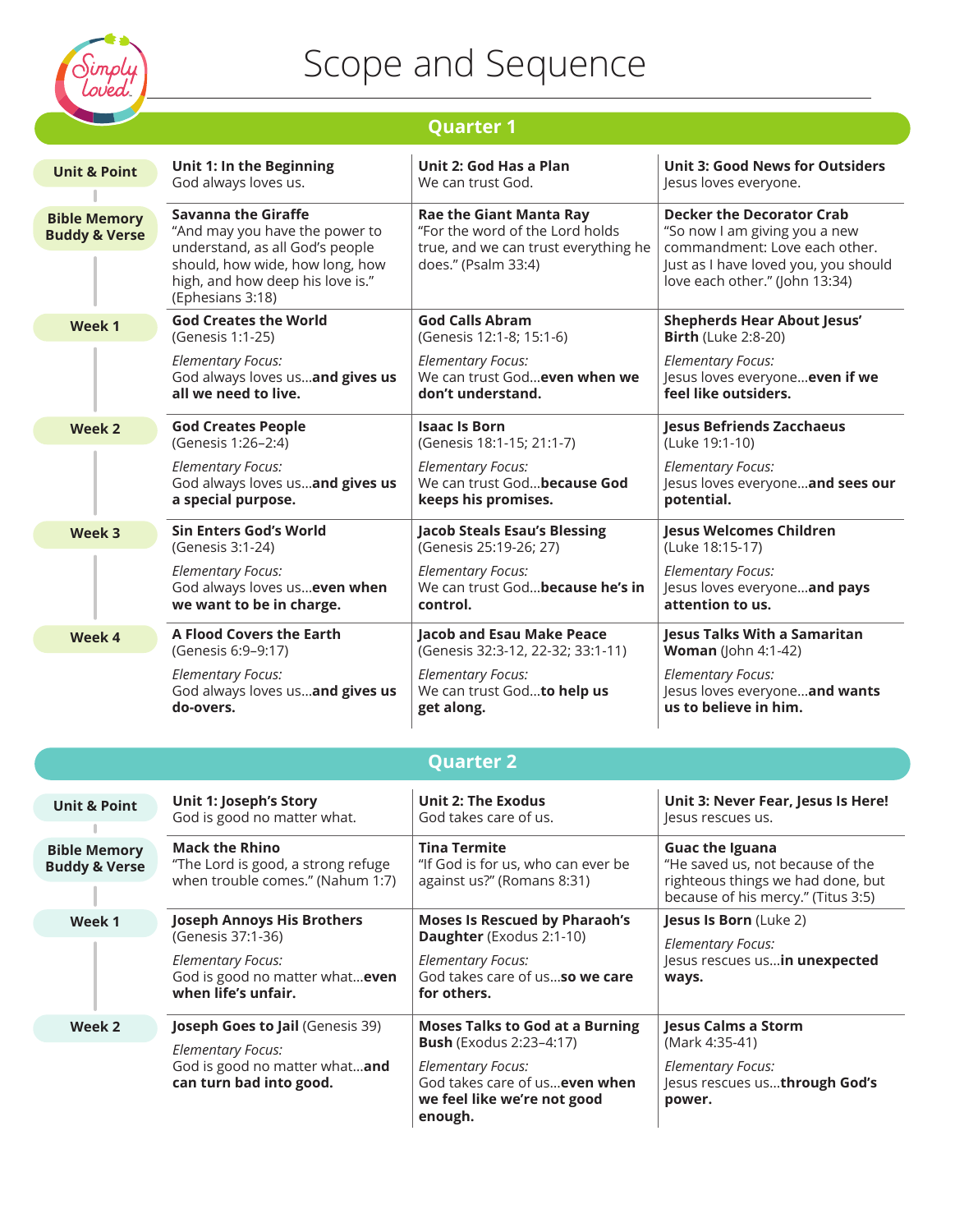

#### **Quarter 2**

| Week 3 | <b>God Helps Joseph Interpret</b>   | <b>God Spares the Israelites at</b> | Jesus Forgives the Thief on the |
|--------|-------------------------------------|-------------------------------------|---------------------------------|
|        | <b>Dreams</b> (Genesis 40-41)       | Passover (Exodus 11-12:42)          | <b>Cross (Luke 23:32-49)</b>    |
|        | <b>Elementary Focus:</b>            | <b>Elementary Focus:</b>            | <b>Elementary Focus:</b>        |
|        | God is good no matter whatand       | God takes care of uswhen we         | Jesus rescues us even when we   |
|        | will help us.                       | need rescuing.                      | don't deserve it.               |
| Week 4 | <b>Joseph Forgives His Brothers</b> | The Israelites Cross the Red Sea    | <b>Jesus Comes Back to Life</b> |
|        | (Genesis 42-45)                     | (Exodus 14)                         | (Luke 24:1-12, 35-49)           |
|        | <b>Elementary Focus:</b>            | <b>Elementary Focus:</b>            | Elementary Focus:               |
|        | God is good no matter whatand       | God takes care of usand always      | Jesus rescues usand fills us    |
|        | has a plan for us.                  | makes a way for us.                 | with joy!                       |

|                                                 |                                                                                                                                                                                                              | <b>Quarter 3</b>                                                                                                                                                             |                                                                                                                                                                          |
|-------------------------------------------------|--------------------------------------------------------------------------------------------------------------------------------------------------------------------------------------------------------------|------------------------------------------------------------------------------------------------------------------------------------------------------------------------------|--------------------------------------------------------------------------------------------------------------------------------------------------------------------------|
| <b>Unit &amp; Point</b>                         | Unit 1: Israel's Wanderings and<br><b>Wonderings</b><br>God guides us.                                                                                                                                       | <b>Unit 2: The Promised Land</b><br>God helps us be brave.                                                                                                                   | Unit 3: Jesus Shows He's God's<br><b>Promised Son</b><br>Jesus is God's Son.                                                                                             |
| <b>Bible Memory</b><br><b>Buddy &amp; Verse</b> | <b>Radar the Bat</b><br>"Trust in the Lord with all your<br>heart; do not depend on your own<br>understanding. Seek his will in all<br>you do, and he will show you which<br>path to take." (Proverbs 3:5-6) | <b>Rockette the Flying Squirrel</b><br>"Be strong and courageous! Do not<br>be afraid or discouraged. For the<br>Lord your God is with you wherever<br>you go." (Joshua 1:9) | <b>Ray the Glowworm</b><br>"This is real love-not that we loved<br>God, but that he loved us and sent<br>his Son as a sacrifice to take away<br>our sins." (1 John 4:10) |
| Week 1                                          | <b>God Sends Manna and Quail From</b><br>Heaven (Exodus 16)                                                                                                                                                  | <b>Caleb Trusts God Will Help Them</b><br>John the Baptist Tells About Jesus<br>(Numbers 13-14)<br>(John 1:1-28)                                                             |                                                                                                                                                                          |
|                                                 | <b>Elementary Focus:</b>                                                                                                                                                                                     | <b>Elementary Focus:</b>                                                                                                                                                     | <b>Elementary Focus:</b>                                                                                                                                                 |
|                                                 | God guides usand gives us what                                                                                                                                                                               | God helps us be brave when we                                                                                                                                                | Jesus is God's Sonand brings light                                                                                                                                       |
|                                                 | we need.                                                                                                                                                                                                     | go against the crowd.                                                                                                                                                        | to everyone.                                                                                                                                                             |
| Week 2                                          | <b>God Gives the Ten</b>                                                                                                                                                                                     | <b>Rahab Helps the Israelite Spies</b>                                                                                                                                       | <b>Jesus Is Baptized</b>                                                                                                                                                 |
|                                                 | <b>Commandments</b> (Exodus 20:1-17)                                                                                                                                                                         | (Joshua 2)                                                                                                                                                                   | (Matthew 3:13-17)                                                                                                                                                        |
|                                                 | <b>Elementary Focus:</b>                                                                                                                                                                                     | <b>Elementary Focus:</b>                                                                                                                                                     | <b>Elementary Focus:</b>                                                                                                                                                 |
|                                                 | God guides us because he loves                                                                                                                                                                               | God helps us be braveand works                                                                                                                                               | Jesus is God's Sonand there's no                                                                                                                                         |
|                                                 | us.                                                                                                                                                                                                          | through us in unexpected ways.                                                                                                                                               | one like him.                                                                                                                                                            |
| Week 3                                          | God's People Worship a Golden                                                                                                                                                                                | The Israelites Cross the Jordan                                                                                                                                              | <b>Men Bring Their Friend to Jesus</b>                                                                                                                                   |
|                                                 | <b>Calf</b> (Exodus 32)                                                                                                                                                                                      | <b>River</b> (Joshua 3-4)                                                                                                                                                    | for Healing (Luke $5:17-25$ )                                                                                                                                            |
|                                                 | <b>Elementary Focus:</b>                                                                                                                                                                                     | <b>Elementary Focus:</b>                                                                                                                                                     | <b>Elementary Focus:</b>                                                                                                                                                 |
|                                                 | God guides us even when we go                                                                                                                                                                                | God helps us be braveso we                                                                                                                                                   | Jesus is God's Sonand he forgives                                                                                                                                        |
|                                                 | our own way.                                                                                                                                                                                                 | thank him.                                                                                                                                                                   | our sin.                                                                                                                                                                 |
| Week 4                                          | <b>God Tells His People How to Build</b>                                                                                                                                                                     | Joshua Leads God's People                                                                                                                                                    | Jesus Brings Lazarus Back to Life                                                                                                                                        |
|                                                 | the Tabernacle                                                                                                                                                                                               | (Joshua 1:1-11; 5:13-6:27)                                                                                                                                                   | (John 11:1-44)                                                                                                                                                           |
|                                                 | (Exodus 35:10-36:1-38)<br><b>Elementary Focus:</b><br>God guides usand gives us work<br>to do.                                                                                                               | <b>Elementary Focus:</b><br>God helps us be braveand<br>promises to go with us.                                                                                              | <b>Elementary Focus:</b><br>Jesus is God's Sonand has the<br>power to beat death.                                                                                        |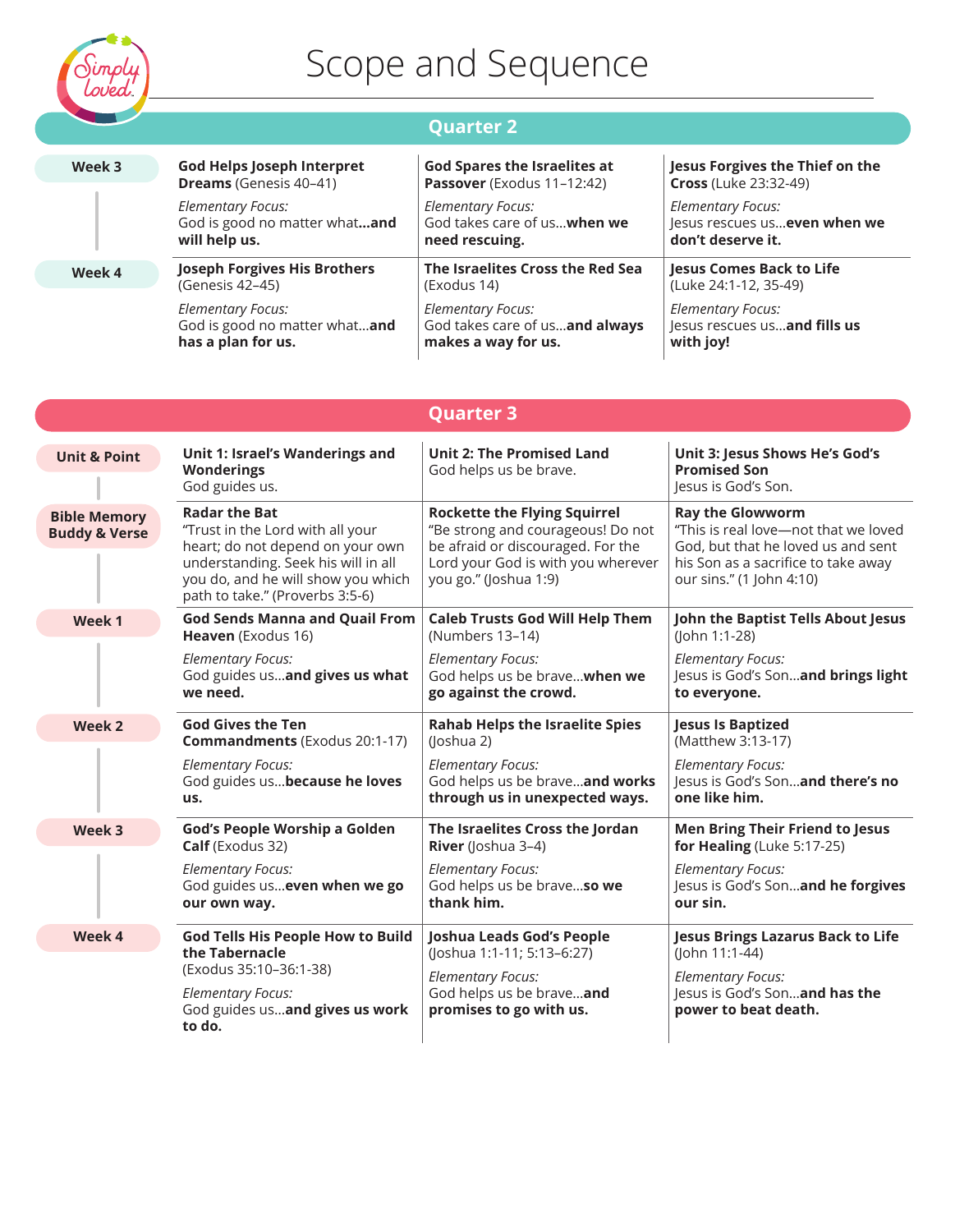

| <b>Quarter 4</b>                                |                                                                                                                                                                                                                                                                                                                                          |                                                                                                     |                                                                                                       |
|-------------------------------------------------|------------------------------------------------------------------------------------------------------------------------------------------------------------------------------------------------------------------------------------------------------------------------------------------------------------------------------------------|-----------------------------------------------------------------------------------------------------|-------------------------------------------------------------------------------------------------------|
| <b>Unit &amp; Point</b>                         | Unit 1: Wanted: Leader of Israel                                                                                                                                                                                                                                                                                                         | Unit 2: Road to a King                                                                              | <b>Unit 3: Follow Jesus</b>                                                                           |
|                                                 | God is patient.                                                                                                                                                                                                                                                                                                                          | God knows what we need.                                                                             | lesus shows us how to live.                                                                           |
| <b>Bible Memory</b><br><b>Buddy &amp; Verse</b> | Moe the Sloth<br>Amanda the Red Panda<br>"The Lord is merciful and<br>"Don't worry about anything;<br>instead, pray about everything. Tell<br>compassionate, slow to get angry<br>and filled with unfailing love."<br>God what you need, and thank him<br>(Philippians 4:13)<br>(Psalm 145:8)<br>for all he has done." (Philippians 4:6) |                                                                                                     | Sal the Spotted-Tail Salamander<br>"For I can do everything through<br>Christ who gives me strength." |
| Week 1                                          | <b>Israel Needs a Leader</b>                                                                                                                                                                                                                                                                                                             | <b>God Provides for Ruth</b>                                                                        | <b>Jesus Is Tempted by Satan</b>                                                                      |
|                                                 | (Judges 2:6-23)                                                                                                                                                                                                                                                                                                                          | (Ruth 1-4)                                                                                          | (Matthew 4:1-11)                                                                                      |
|                                                 | <b>Elementary Focus:</b>                                                                                                                                                                                                                                                                                                                 | <b>Elementary Focus:</b>                                                                            | <b>Elementary Focus:</b>                                                                              |
|                                                 | God is patient even when we                                                                                                                                                                                                                                                                                                              | God knows what we needwhen                                                                          | lesus shows us how to liveand                                                                         |
|                                                 | forget about him.                                                                                                                                                                                                                                                                                                                        | we feel alone.                                                                                      | believe God's Word.                                                                                   |
| Week 2                                          | <b>Deborah Becomes Israel's Judge</b>                                                                                                                                                                                                                                                                                                    | <b>God Answers Hannah's Prayer</b>                                                                  | Jesus Washes His Friends' Feet                                                                        |
|                                                 | (Judges 4:1-16)                                                                                                                                                                                                                                                                                                                          | (1 Samuel 1:1-2:11)                                                                                 | (John 13:1-20)                                                                                        |
|                                                 | <b>Elementary Focus:</b>                                                                                                                                                                                                                                                                                                                 | <b>Elementary Focus:</b>                                                                            | <b>Elementary Focus:</b>                                                                              |
|                                                 | God is patientand helps us know                                                                                                                                                                                                                                                                                                          | God knows what we needwhen                                                                          | lesus shows us how to liveand                                                                         |
|                                                 | what to do.                                                                                                                                                                                                                                                                                                                              | we're hurting.                                                                                      | lead others.                                                                                          |
| Week 3                                          | God Talks to Gideon (Judges 6)                                                                                                                                                                                                                                                                                                           | <b>God Speaks to Samuel</b>                                                                         | <b>Jesus Teaches Us How to Pray</b>                                                                   |
|                                                 | <b>Elementary Focus:</b>                                                                                                                                                                                                                                                                                                                 | (1 Samuel 3:1-4:1)                                                                                  | (Matthew 6:5-18)                                                                                      |
|                                                 | God is patientand sees our<br>potential.                                                                                                                                                                                                                                                                                                 | <b>Elementary Focus:</b><br>God knows what we needand<br>speaks to us.                              | <b>Elementary Focus:</b><br>lesus shows us how to liveand<br>talk to God.                             |
| Week 4                                          | <b>Gideon Leads God's People</b>                                                                                                                                                                                                                                                                                                         | <b>God Gives His People a King</b>                                                                  | <b>The Good Samaritan</b>                                                                             |
|                                                 | (Judges 7)                                                                                                                                                                                                                                                                                                                               | (1 Samuel 8-10:25)                                                                                  | (Luke 10:25-37)                                                                                       |
|                                                 | <b>Elementary Focus:</b><br>God is patientand we can<br>trust him.                                                                                                                                                                                                                                                                       | <b>Elementary Focus:</b><br>God knows what we needeven<br>when we try to solve our own<br>problems. | <b>Elementary Focus:</b><br>lesus shows us how to liveand<br>love others.                             |

### **Holiday 1**

|                                       | <b>Unit &amp; Point</b>                                    | <b>Holiday Pack</b><br>We celebrate Jesus.                                                                     |
|---------------------------------------|------------------------------------------------------------|----------------------------------------------------------------------------------------------------------------|
| <b>Bible Memory Buddy &amp; Verse</b> |                                                            | <b>Olivia the Barn Owl</b><br>"For this is how God loved the world: He gave his one and only Son." (John 3:16) |
|                                       | Week 1                                                     | An Angel Appears to Joseph (Matthew 1:18-24)                                                                   |
|                                       | Elementary Focus: We celebrate Jesus because we trust him. |                                                                                                                |
| Week 2                                |                                                            | Magi Search for the Messiah (Matthew 2:1-12)                                                                   |
|                                       |                                                            | Elementary Focus: We celebrate Jesusbecause he's the King of kings.                                            |
|                                       | Week 3                                                     | <b>Jesus Rides Into Jerusalem on a Donkey (Matthew 21:1-11)</b>                                                |
| Week 4                                |                                                            | Elementary Focus: We celebrate Jesus because he's our Rescuer.                                                 |
|                                       |                                                            | <b>Jesus Dies and Comes Back to Life (Mark 15:16-16:8)</b>                                                     |
|                                       |                                                            | Elementary Focus: We celebrate Jesus because he's our forever friend.                                          |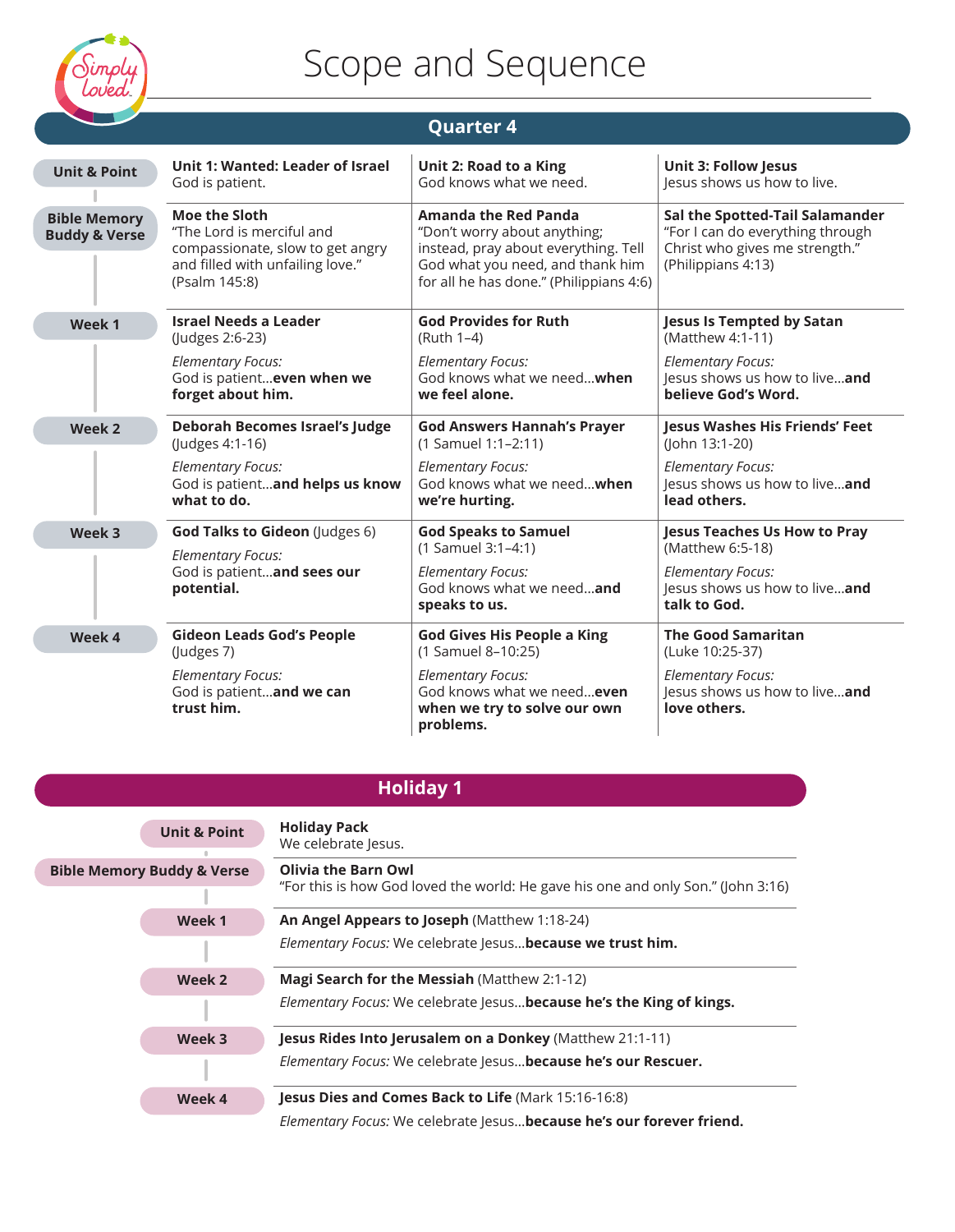

### **Quarter 5**

| <b>Unit &amp; Point</b>                         | <b>Unit 1: God Helps David</b>                                                                                                                                                | Unit 2: Jesus Helps People in Need                                                                                                         | <b>Unit 3: God's Good Kings</b>                                                                                                                       |  |
|-------------------------------------------------|-------------------------------------------------------------------------------------------------------------------------------------------------------------------------------|--------------------------------------------------------------------------------------------------------------------------------------------|-------------------------------------------------------------------------------------------------------------------------------------------------------|--|
|                                                 | God helps us.                                                                                                                                                                 | Jesus cares about us.                                                                                                                      | God is great.                                                                                                                                         |  |
| <b>Bible Memory</b><br><b>Buddy &amp; Verse</b> | <b>Klymer the Snow Leopard</b><br>"I look up to the mountains-does<br>my help come from there? My help<br>comes from the Lord, who made<br>heaven and earth!" (Psalm 121:1-2) | <b>Beacon the Rainbow-Billed</b><br><b>Toucan</b><br>"Give all your worries and cares to<br>God, for he cares about you." (1<br>Peter 5:7) | <b>Zion the Lion</b><br>"Give thanks to the Lord and<br>proclaim his greatness. Let the<br>whole world know what he has<br>done." (1 Chronicles 16:8) |  |
| Week 1                                          | <b>Samuel Anoints David as King</b><br>(1 Samuel 16:1-13)<br><b>Elementary Focus:</b><br>God helps usand sees our hearts.                                                     | Jesus Helps a Roman Officer<br>(Matthew 8:5-13)<br><b>Elementary Focus:</b><br>lesus cares about usand he's in<br>charge.                  | <b>God Makes Promises to David</b><br>(2 Samuel 7:8-29)<br><b>Elementary Focus:</b><br>God is greatand there is no one<br>like him.                   |  |
| Week 2                                          | <b>God Helps David Defeat Goliath</b>                                                                                                                                         | Jesus Gives Sight to a Blind Man                                                                                                           | <b>Solomon Asks for Wisdom</b>                                                                                                                        |  |
|                                                 | (1 Samuel 17)                                                                                                                                                                 | (John 9:1-41)                                                                                                                              | (1 Kings 3:1-15)                                                                                                                                      |  |
|                                                 | <b>Elementary Focus:</b>                                                                                                                                                      | <b>Elementary Focus:</b>                                                                                                                   | <b>Elementary Focus:</b>                                                                                                                              |  |
|                                                 | God helps usand can do amazing                                                                                                                                                | lesus cares about us because he's                                                                                                          | God is greatso we depend                                                                                                                              |  |
|                                                 | things through us.                                                                                                                                                            | God's Son.                                                                                                                                 | on him.                                                                                                                                               |  |
| Week 3                                          | Jonathan Helps David                                                                                                                                                          | <b>Jesus Helps 10 Lepers</b>                                                                                                               | Jehoshaphat Asks God for Help                                                                                                                         |  |
|                                                 | (1 Samuel 18:1-16; 20:1-42)                                                                                                                                                   | (Luke 17:11-19)                                                                                                                            | (2 Chronicles 17:1-6; 20:1-30)                                                                                                                        |  |
|                                                 | <b>Elementary Focus:</b>                                                                                                                                                      | <b>Elementary Focus:</b>                                                                                                                   | <b>Elementary Focus:</b>                                                                                                                              |  |
|                                                 | God helps usthrough                                                                                                                                                           | Jesus cares about usso we                                                                                                                  | God is greatand deserves                                                                                                                              |  |
|                                                 | faithful friends.                                                                                                                                                             | thank him.                                                                                                                                 | our praise.                                                                                                                                           |  |
| Week 4                                          | <b>Abigail Brings Peace</b><br>(1 Samuel 25)<br><b>Elementary Focus:</b><br>God helps usand gives us self-<br>control.                                                        | Jesus Feeds People (John 6:1-14)<br><b>Elementary Focus:</b><br>lesus cares about usso we trust<br>he'll provide for us.                   | Huldah Gives King Josiah a<br><b>Message From God</b><br>(2 Kings 22:1-23:23)<br><b>Elementary Focus:</b><br>God is greatso we obey him.              |  |

| <b>Quarter 6</b>                                |                                                                                                                                |                                                                                                                                                             |                                                                                                                                                                 |
|-------------------------------------------------|--------------------------------------------------------------------------------------------------------------------------------|-------------------------------------------------------------------------------------------------------------------------------------------------------------|-----------------------------------------------------------------------------------------------------------------------------------------------------------------|
| <b>Unit &amp; Point</b>                         | Unit 1: Prophets Speak for God<br>God is powerful.                                                                             | Unit 2: Jesus' Upside-Down<br>Kingdom<br>Jesus surprises us.                                                                                                | <b>Unit 3: Away From Home</b><br>God is always with us.                                                                                                         |
| <b>Bible Memory</b><br><b>Buddy &amp; Verse</b> | <b>Yeddy the Himalayan Brown Bear</b><br>"A final word: Be strong in the<br>Lord and in his mighty power."<br>(Ephesians 6:10) | <b>Swift the Falcon</b><br>"Jesus told him, 'I am the way, the<br>truth, and the life. No one can come<br>to the Father except through me.'"<br>(John 14:6) | <b>Bubba the Humpback Whale</b><br>"I will never fail you. I will never<br>abandon you." (Hebrews 13:5)                                                         |
| Week 1                                          | God Show's He's the One True<br>God (1 Kings 18:16-45)<br><b>Elementary Focus:</b><br>Have confidenceGod is powerful.          | The Lost Son Returns Home<br>(Luke 15:11-32)<br><b>Elementary Focus:</b><br>Jesus surprises us with never-<br>ending love.                                  | Jonah Disobeys God (Jonah 1-3)<br><b>Elementary Focus:</b><br>God is always with us even when<br>we go our own way.                                             |
| Week 2                                          | <b>God Speaks to Elijah</b><br>(1 Kings 19:1-18)<br><b>Elementary Focus:</b><br>Be encouragedGod is powerful.                  | <b>Jesus Challenges the Pharisees</b><br>(Matthew 23:1-12, 23-26)<br><b>Elementary Focus:</b><br>Jesus surprises usby rethinking<br>the rules.              | Shadrach, Meshach, and<br><b>Abednego Stand Up for God</b><br>(Daniel 3:1-30)<br><b>Elementary Focus:</b><br>God is always with usand helps<br>us stand strong. |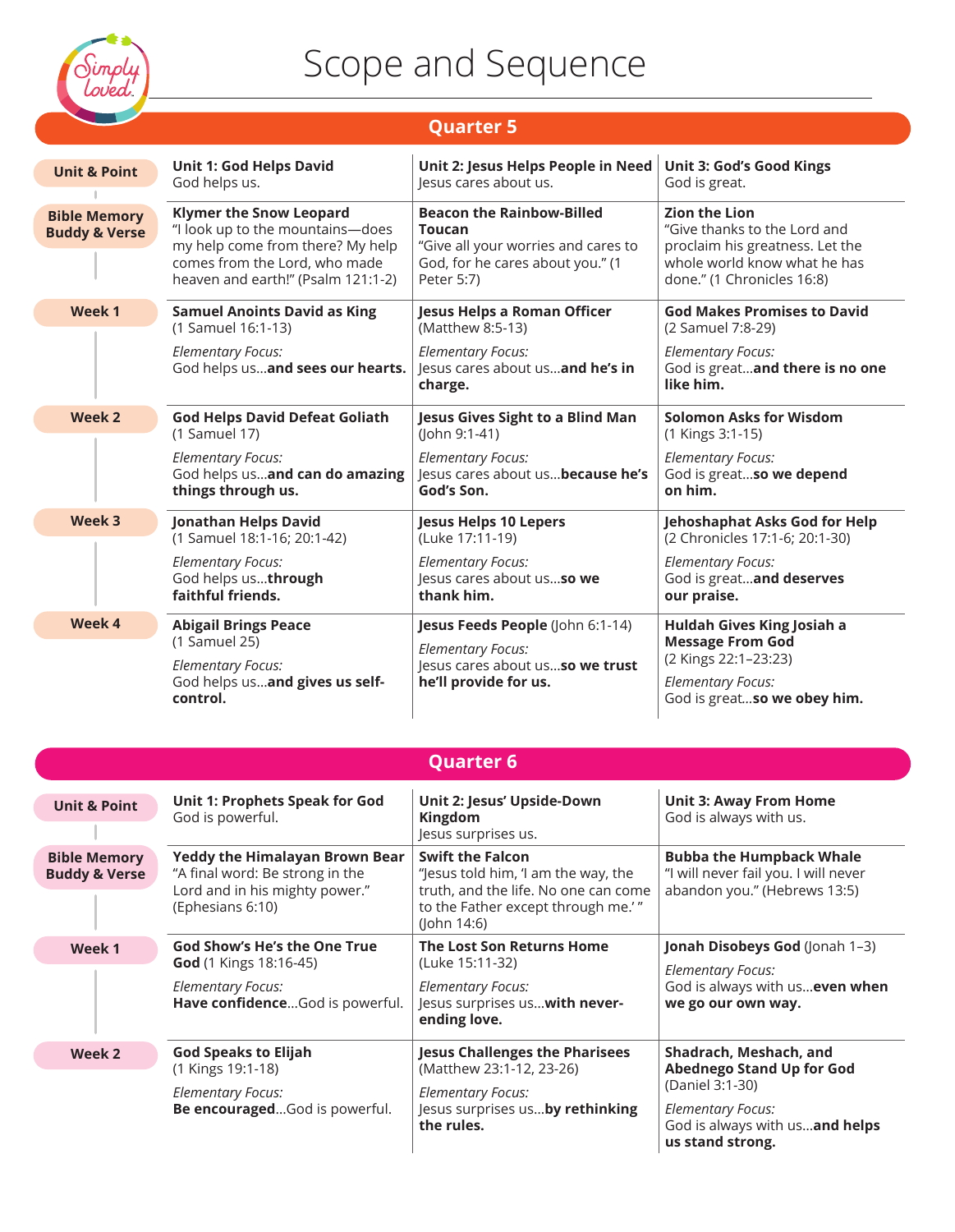

|                                                 |                                                                                                                                                                             | <b>Quarter 6</b>                                                                                                                                                                 |                                                                                                                                                                                     |
|-------------------------------------------------|-----------------------------------------------------------------------------------------------------------------------------------------------------------------------------|----------------------------------------------------------------------------------------------------------------------------------------------------------------------------------|-------------------------------------------------------------------------------------------------------------------------------------------------------------------------------------|
| Week 3                                          | Elisha Takes Over for Elijah<br>(2 Kings 2:1-14)                                                                                                                            | <b>Jesus Shows Martha What's Most</b><br>Important (Luke 10:38-42)                                                                                                               | <b>Daniel Keeps Praying to God</b><br>(Daniel 6:1-28)                                                                                                                               |
|                                                 | <b>Elementary Focus:</b><br>Don't worryGod is powerful.                                                                                                                     | <b>Elementary Focus:</b><br>Jesus surprises usand wants to<br>spend time with us.                                                                                                | <b>Elementary Focus:</b><br>God is always with us when we go<br>against the crowd.                                                                                                  |
| Week 4                                          | <b>God Heals Naaman</b><br>(2 Kings 5:1-19)                                                                                                                                 | <b>Jesus Talks With a Rich Man</b><br>(Matthew 19:16-30)                                                                                                                         | <b>Esther's Courage Saves God's</b><br>People (Esther 5-7)                                                                                                                          |
|                                                 | <b>Elementary Focus:</b><br>Wait and seeGod is powerful!                                                                                                                    | <b>Elementary Focus:</b><br>Jesus surprises us with a different<br>way to live.                                                                                                  | <b>Elementary Focus:</b><br>God is always with usand helps<br>us be brave.                                                                                                          |
|                                                 |                                                                                                                                                                             | <b>Quarter 7</b>                                                                                                                                                                 |                                                                                                                                                                                     |
| <b>Unit &amp; Point</b>                         | <b>Unit 1: Back Home Again</b><br>God forgives us.                                                                                                                          | <b>Unit 2: Emmanuel Is Here</b><br>Jesus is the greatest gift.                                                                                                                   | <b>Unit 3: Jesus' Friends</b><br>Jesus is our friend forever.                                                                                                                       |
| <b>Bible Memory</b><br><b>Buddy &amp; Verse</b> | <b>Cliff the Marmot</b><br>"But if we confess our sins to him,<br>he is faithful and just to forgive us<br>our sins and to cleanse us from all<br>wickedness." (1 John 1:9) | <b>LuLu the Golden Monkey</b><br>"I bring you good news that will<br>bring great joy to all people. The<br>Savior-yes, the Messiah, the<br>Lord-has been born"<br>(Luke 2:10-11) | <b>Lawrence Elk</b><br>"I no longer call you servants,<br>because a servant does not know<br>his master's business. Instead, I<br>have called you friends."<br>(John 15:14-15, NIV) |
| Week 1                                          | <b>Nehemiah Returns to Jerusalem</b><br>(Nehemiah 1:1-10)<br><b>Elementary Focus:</b><br>God forgives usand hears our<br>prayers.                                           | John the Baptist Is Born<br>(Luke 1:1-25, 57-80)<br><b>Elementary Focus:</b><br>Tell everyone Jesus is the<br>greatest gift.                                                     | <b>Jesus Gathers Disciples</b><br>(John 1:35-51)<br><b>Elementary Focus:</b><br>We're friends because Jesus is<br>our friend forever.                                               |
| Week 2                                          | <b>God's People Rebuild Jerusalem's</b><br>Wall (Nehemiah 4:1-23; 6:1-15)<br><b>Elementary Focus:</b><br>God forgives usand helps us<br>know what to do next.               | <b>An Angel Visits Mary</b><br>(Luke 1:26-56)<br><b>Elementary Focus:</b><br>Praise God! Jesus is the greatest<br>gift.                                                          | Jesus' Friends Respond to His<br><b>Arrest</b> (John 18:1-27)<br><b>Elementary Focus:</b><br>Even when we fail Jesus is our<br>friend forever.                                      |
| Week 3                                          | <b>Ezra Reads God's Law</b><br>(Nehemiah 8:1-12)<br><b>Elementary Focus:</b><br>God forgives usand gives us joy.                                                            | Jesus Is Born (Luke 2:1-20)<br><b>Elementary Focus:</b><br>Surprise! Jesus is the greatest gift.                                                                                 | <b>Jesus Appears to Mary Magdalene</b><br>(John 20:1-18)<br><b>Elementary Focus:</b><br>Celebrate! Jesus is our<br>friend forever.                                                  |
| Week 4                                          | <b>Prophets Talk About a Coming</b><br>King (Zechariah 9:9-10;<br>Isaiah 9:1-7)<br><b>Elementary Focus:</b><br>God forgives usso we have hope.                              | Magi Worship Jesus.<br>(Matthew 2:1-12)<br><b>Elementary Focus:</b><br>Found him! Jesus is the greatest<br>gift.                                                                 | Jesus Makes a Beachside<br><b>Breakfast for His Friends</b><br>(John 21:1-25)<br><b>Elementary Focus:</b><br>No matter what we doJesus is<br>our friend forever.                    |